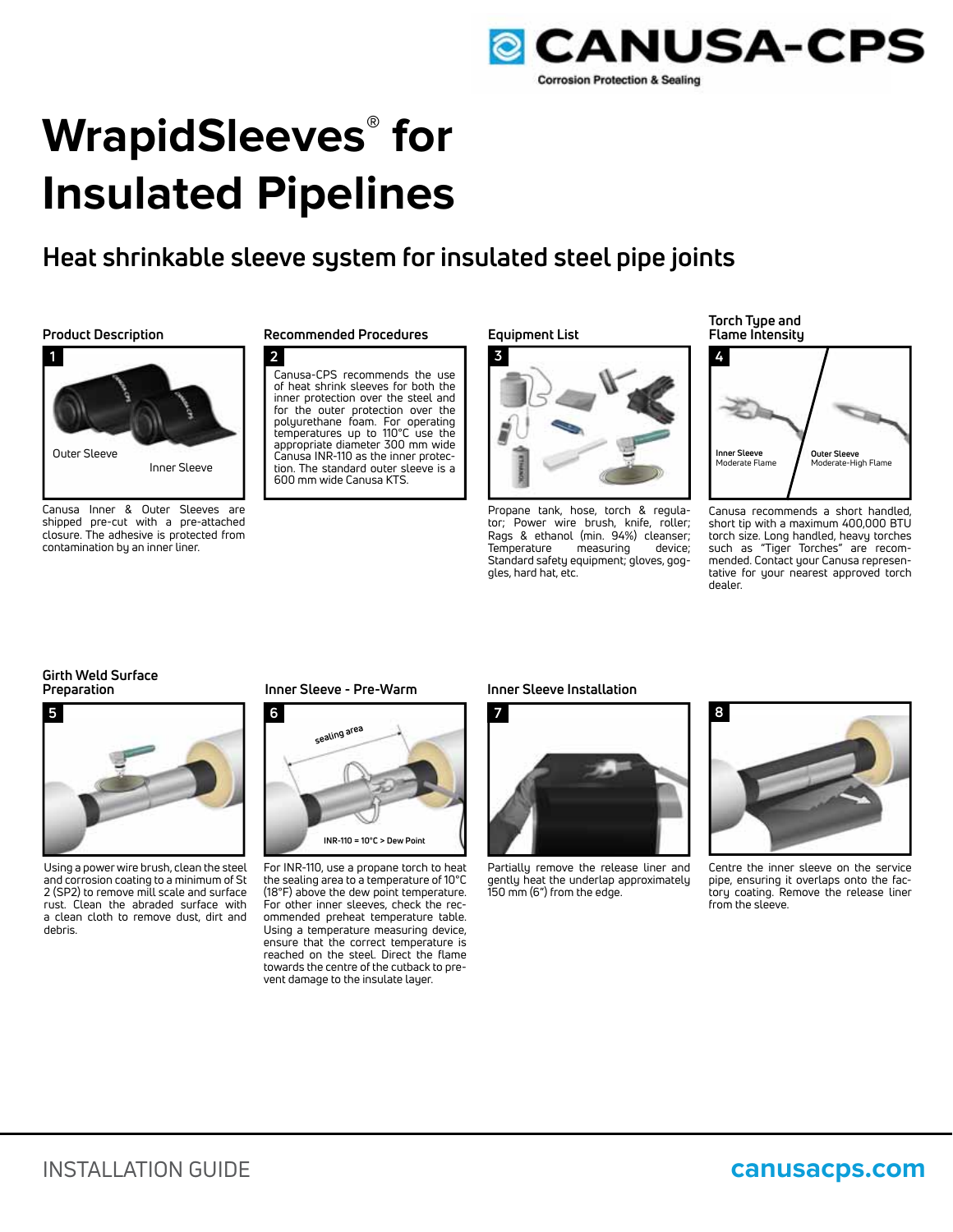

Wrap the sleeve loosely around the pipe, ensuring the appropriate overlap.

- 1. Gently heat the backing side of the underlap.
- 2. Genly heat the adhesive side of the overlap.
- 3. Gently heat the adhesive (green) side of the closure until it becomes glossy.



Press the closure firmly into place. Gently heat the closure and pat it down with a gloved hand. Repeating this procedure, move from one side to the other. Smooth any wrinkles by gently working them outward from the centre of the closure with a roller.



Using the appropriate torch, begin at the centre of the sleeve and heat circumferentially around the pipe. Use broad strokes. Continue heating from the centre toward one end of the sleeve until recovery is complete. In a similar manner, heat and shrink the remaining side.



Shrinking is complete when the adhesive begins to ooze out the edges and the sleeve is in full contact with the pipe.



While the sleeve is still hot & soft, use a roller to roll the sleeve surface and push any entrapped air up and out of the sleeve.

## **Polyurethane**



Install the polyurethane foam as per the manufactures instructions.

#### **Foam Installation Outer Jacket Preparation**



Use a propane torch with a flame to dry the jacket pipe and service pipe. Use a dry, grease and lint-free rag to wipe clean the jacket pipe and service pipe.

#### **Surface Preparation**



Using a scraper, remove any burrs from the edges of the jacket pipe. Clean 150mm (6") of the jacket pipe surface, on each side of the cutback, with a solvent.



Using grit paper, roughen 150 mm (6") of the jacket pipe surface, and all of the polyurethane foam. Using a dry rag - free of lint and grease - clean the roughened surface to remove any loose particles.

### **Surface Abrasion Sleeve Preheat Requirements Outer Sleeve - Preheat Outer Sleeve Installation**



Use the above table to determine the outer sealing sleeve's preheat requirement.



Using a propane torch warm 150 mm (6") of the jacket pipe surface to the temperature shown above. **Do not heat the polyurethane foam.**



Partially remove the release liner and gently heat the underlap approximately 150 mm (6") from the edge.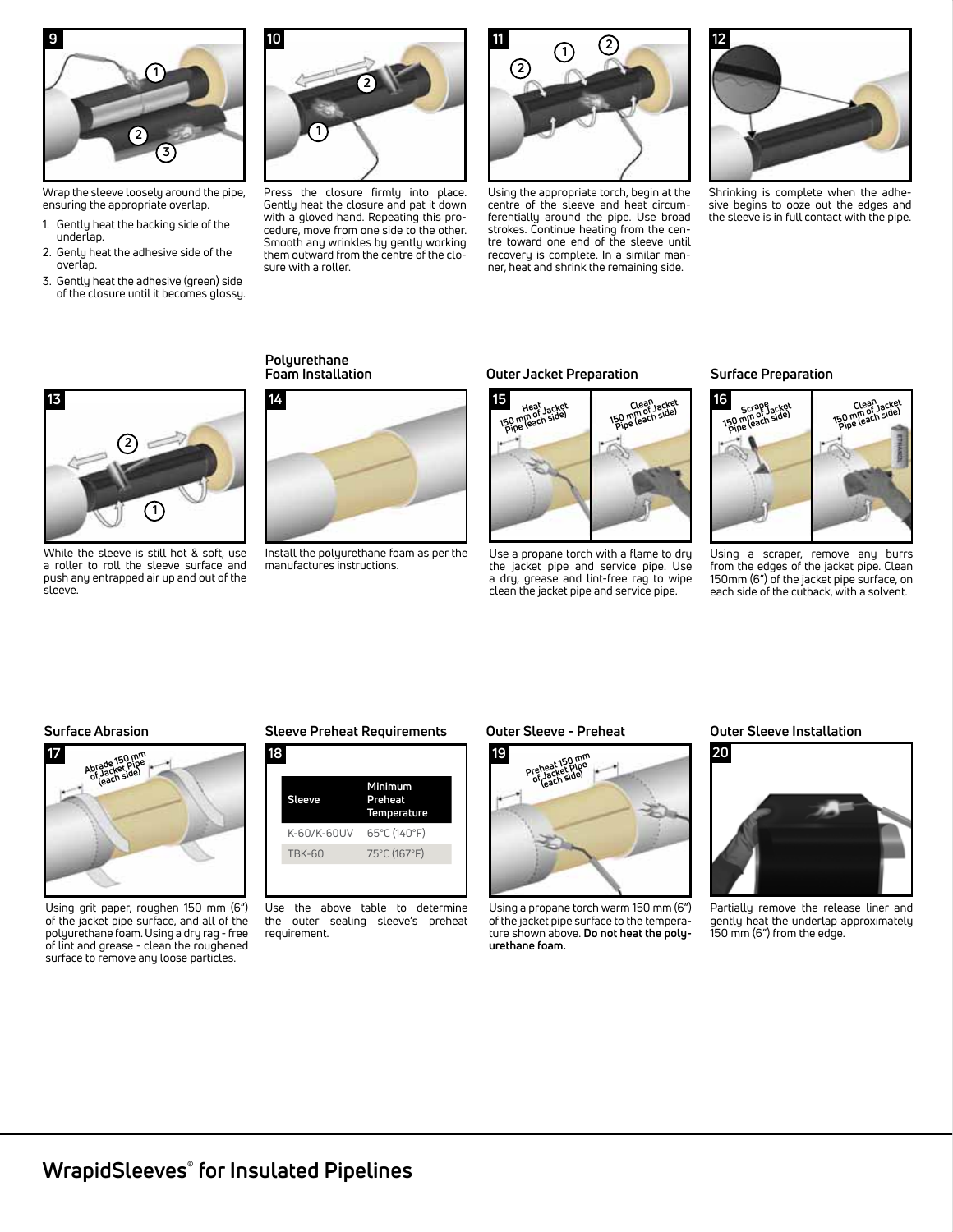

Centre the sleeve over the foam ensuring equal overlap onto the jacket. Press the underlap firmly into place.



Wrap the sleeve loosely around the pipe, ensuring the appropriate overlap.

- 1. Remove any release liners from the closure
- 2. Gently heat the backing of the underlap
- 3. Gently heat the adhesive side of the overlap

**Ensure not to damage the polyurethane foam insulation during heating.**



Gently heat the closure and pat it down with a gloved hand. Repeating this procedure, move from one side to the other. Smooth any wrinkles by gently working them outward from the centre of the closure with a roller.



Using the appropriate torch, begin at the centre of the sleeve and heat circumferentially around the pipe. Use broad strokes. Continue heating from the centre toward one end of the sleeve until recovery is complete.

# **26 27**



Shrinking has been completed when the adhesive begins to ooze out the edges and the sleeve is in full contact with the pipe. While the sleeve is still hot & soft, use a roller to roll the sleeve surface and push any entrapped air up and out of the sleeve.

**Inspection**



Visually inspect the installed sleeve for the following:

- Sleeve is in full contact with polyurethane foam and jacket pipe surface.
- Adhesive flows beyond both sleeve edges.
- No cracks or holes in sleeve backing.

# **1 2 2**

**25**

Continue heating from the centre toward the remaining side.

## **Backfilling Guidelines**

After shrinking is complete, allow the sleeve to cool for 2 hours prior to lowering and backfilling. To prevent damage to the sleeve, use selected backfill material, (no sharp stones or large particles) otherwise an extruded polyethylene mesh or other suitable shield should be used.